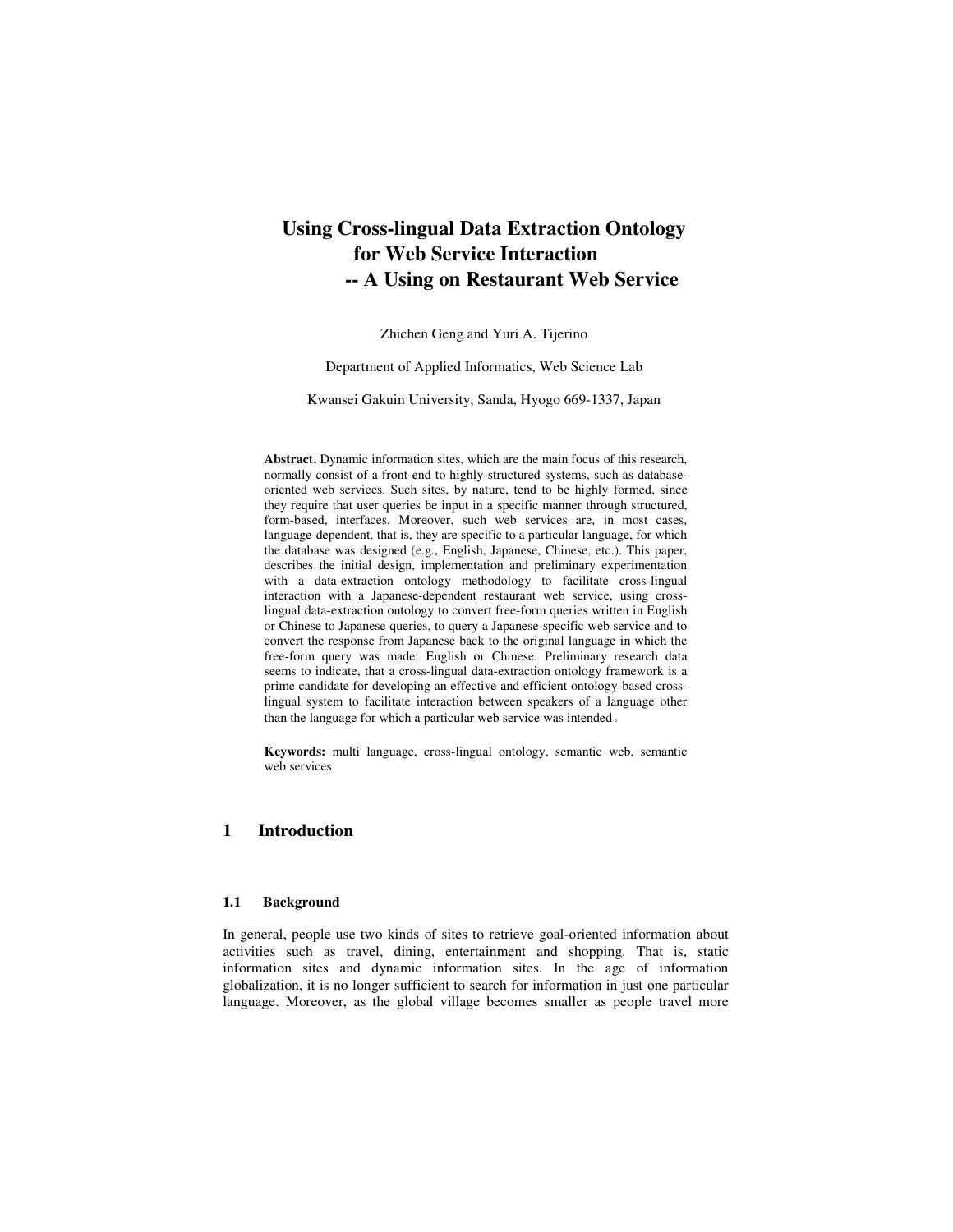across borders, oceans and continents, information in different languages provided by relevant web services, becomes even more important. Some of these web-services already provide important relevant information to locals and include web services such as train-scheduling and reservations, dining information and reservations, online shopping, traffic, and much more. Most of these web services are based on formquerying. This means that users need to input or choose optional query conditions in a structured manner. However, at times these optional query conditions are hard for users to understand. What is more, the traditional web services usually provide information in only one language which makes it practically impossible for speakers of other languages to use such web services. As a result, we desperately need new approaches to enable interactions with web services in languages other than the originally intended for such web services [1]. We can think of many situations in which users need to query web services in a language other than the intended language by those web services. For example, a Japanese-only speaker might be looking for a product that is not available in his country, but that is perhaps available in a web service such as that provided eBay U.S.A.

#### **1.2 Related Works**

Of course, today many web services already provide multilingual services, which use a variety of translation methodologies and technologies. In general we can say that there are two major cross-lingual retrieval methods: query translation and target data translation [2]. For example, Figure 1 shows a multilingual interface provided by "Hyperdia", a web service, which provides ground and air transportation routes and scheduling for Japan. Currently, it supports web services in three languages: Japanese, English and Simplified Chinese. Specifically, its web service interface was localized from Japanese to English and Simplified Chinese. However, the underlying data stored by the web service has only been localized to Japanese and English. It supports Simplified Chinese simply by converting Simplified Chinese phonetic input to Japanese Kanji Characters, which have a one-to-one relationship. However the data itself comes from the Japanese version of the database. When users use the English interface, queries are made to the English version of the database.

Almost all web services, which provide multilingual services, use this approach that is, using different parallel versions of the original database, which is localized to different languages. For this kind of approach, web service providers simply create a localized version of the database per language they want to support, which is very time consuming and inefficient. If the web service provides abundant information, data input, editing and translation can be particularly time-consuming, inefficient and even inaccurate. If information in the web service is provided by users, like in the case of eBay, it is practically impossible to ask every seller to describe his goods in several languages. Therefore, users obviously need a more convenient, achievable approach to enable multilingual interactivity.

In the case of the Simplified Chinese interface of Hyperdia, it first converts Chinese phonetic input into Japanese characters at the interface level (i.e., it uses Chinese Character pronunciation to input Japanese Kanji), and then uses the Japanese database to deal with the query. Hyperdia shows two general approaches of cross-lingual web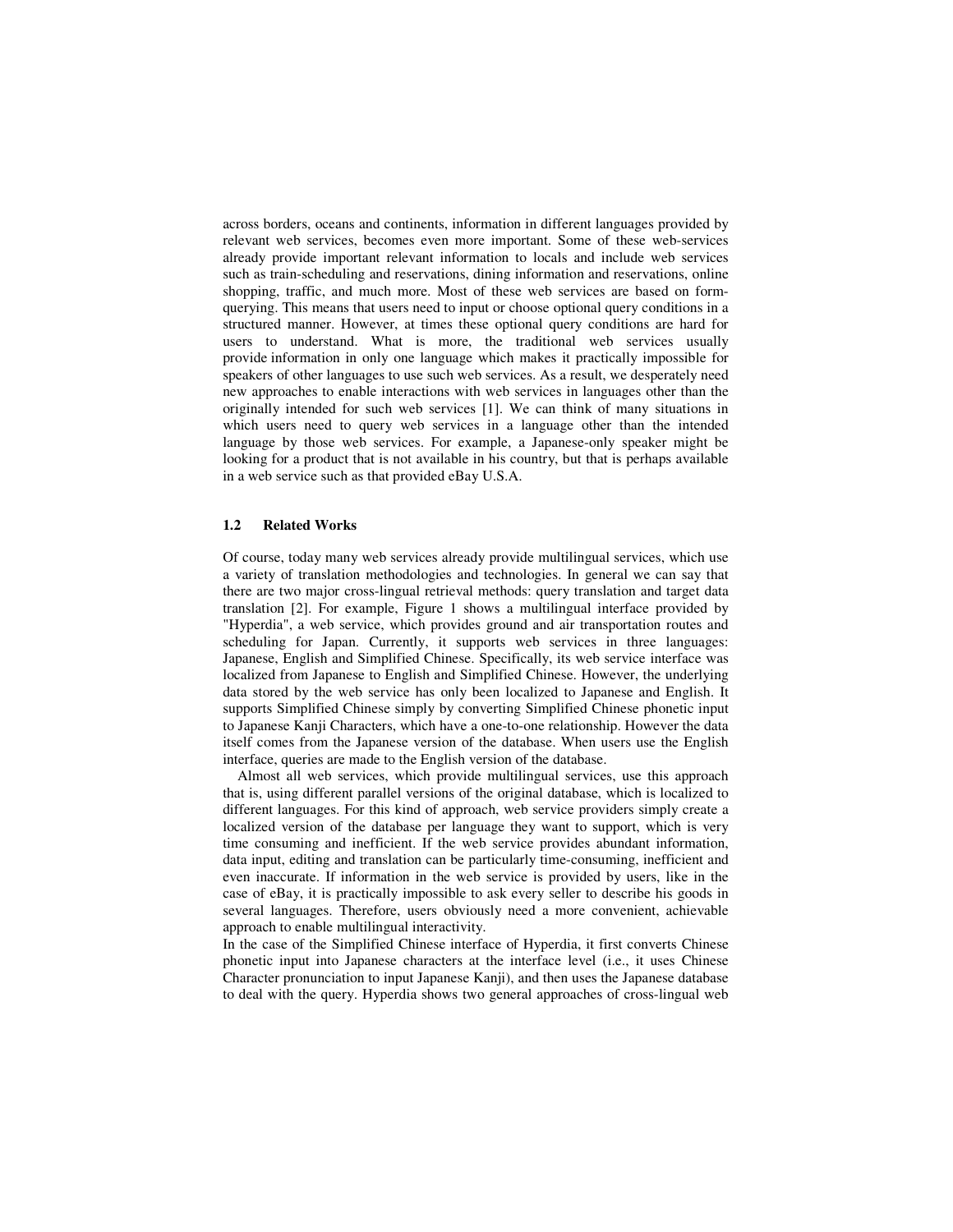

**Figure 1. A multilingual web service interface** 

service interaction, database level and interface level. Both of the two methods have common drawbacks. For example, regardless of the language, users have to fill many blanks and choose many options even if they do not understand or care about these optional conditions.

It is clear that users need simple-to-invoke-and-use web services [3]. One possible solution to this problem is to use semantic web services. For example, Hallot [4] implemented a multilingual semantic web [5] service system using NLP (Natural Language Processing). NLP is an area of research and application that explores how computers can be used to understand and manipulate natural language text or speech to achieve simple tasks [6]. Paper [11] shows how to combine ontologies and NLP technology to accomplish cross-lingual interaction with web-services. NLP has significant overlap with the field of computational linguistics, and is often considered a sub-field of artificial intelligence. The term natural language is used to distinguish human languages (such as Spanish, Swahili or Swedish) from formal or computer languages (such as C++, Java or Lisp)[7]. And [8] have presented an ontology-based approach to enable web-principled services via OBWSs (Ontology-Based Web Services) in English only.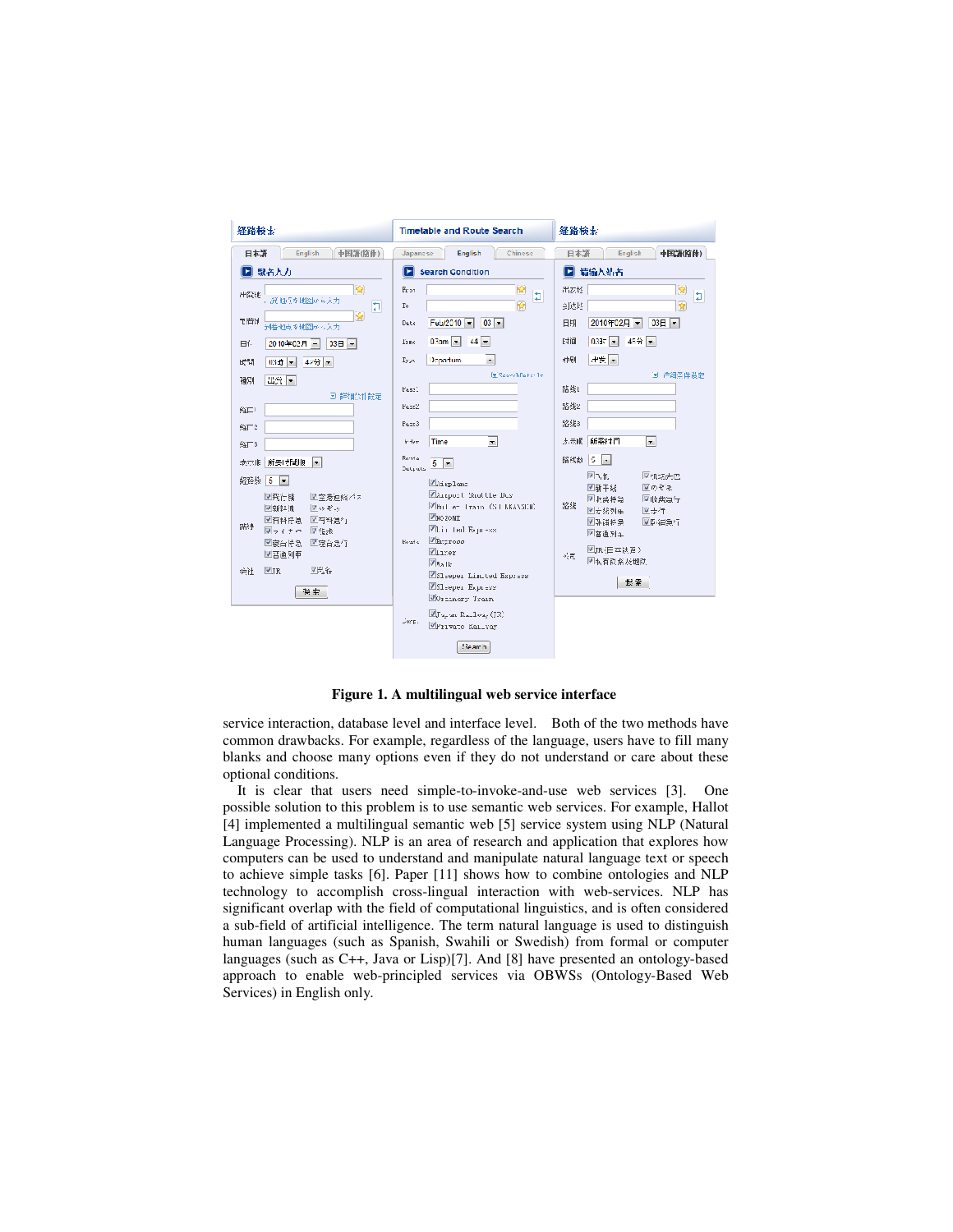#### **1.3 Data-Extraction Ontology Approach for Web Service Interaction**

An alternative method to query unilingual web services in multiple languages is based on cross-lingual data-extraction ontologies.

This method relies on the fundamental component of data-extraction ontologies [9], that is, data frames [10] to enable cross-lingual interactions at the interface level. This paper describes this alternative method, that is, using a cross-lingual data-extraction ontologies to query a web service API exchange agent to interact with traditional web services. As opposed to NLP approaches, this approach enables multi-lingual interaction with traditional web services using free-form, natural-language-like interaction.

The paper describes an implementation of the approach using a popular Japaneseonly web-service, Hotpepper<sup>1</sup>, for finding restaurants, which can be queried in English and Simplified Chinese, without the need to make any modifications at the interface or web-service level.

#### **1.4 Data-Extraction Ontology Approach for Web Service Interaction**

Section 2 will show more detail of the difference between the cross-lingual dataextraction approach and the ontology + NLP approach.. Section 3 will show summary of the cross-lingual data-extraction ontology approach. Section 3.1 shows an example of cross-lingual, free-form, natural-language-like input interface. Section 3.2 details the principle of data-extraction ontology-based cross-lingual transactions. Section 3.3 will demonstrates how the free-form queries are converted into API request messages. Section 4 presents an evaluation of this work. And at last, section 5 summarizes the approach and identifies its weaknesses and strengths.

## **2 Data-Extraction Ontology vs. Natural-Language Processing**

As is stated above, there are several ways to implement multilingual web services. Our goal is to develop a methodology that is not based on manual human-translation and that is simple from the interaction point of view, yet practical. Our methodology employs cross-lingual data-extraction ontologies to provide effective and efficient alternative for multilingual, free-form, natural-language-like interaction with singlelanguage web services. As opposed to NLP approaches, which rely on computationally expensive analysis of linguistic rules [12], our approach combines simpler structural rules with keyword search, i.e., data frames, which have proven to be more efficient and precise. Data-extraction ontologies are highly efficient because they are based on keywords lexicons, external textual representations that captured by regular expressions [13] and functional transformations. Although the ontology is in general language-independent, only the associated data-frames, which consist of the lexicon, external textual representations and functional transformations, are language dependent. This is what makes it possible to realize multilingual web service

<u>.</u>

 $1 \times y \times \sim \sim \sim$ , the biggest gourmet web service in Japan. http://www.hotpepper.jp/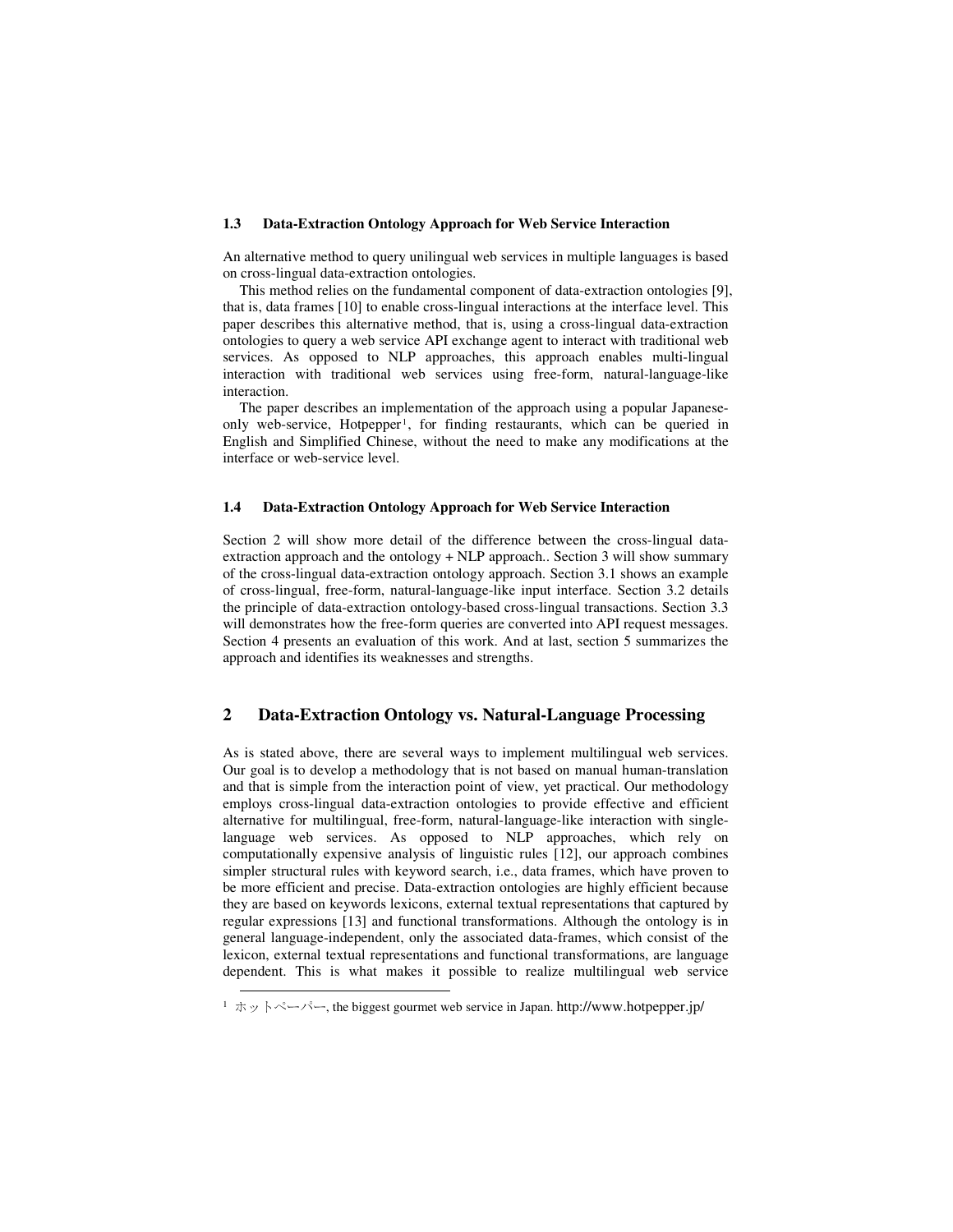

**Figure 2. Principle of Cross-lingual data extraction ontology for web service** 

interactions, if designed carefully for each particular language. Although, dataframes are not based on NLP methods and do poorly in analyzing linguistic structures, they suffice for most kind of queries, since normally users do not use "proper language" when doing most web query. However, within a given specific domain, the precision and recall for most task-oriented free-form queries can outperform that of the most sophisticated NLP-based approaches, which tend to be computational expensive and inaccurate.

## **3 Cross-Lingual Data Extraction Ontology Processing**

Figure 2 shows the operational principle of Cross-lingual data extraction ontology conversion to web service API transactions. We first type a language-specific, formfree, natural-language-like query. The agent analyzes the query by using the crosslingual ontology. (Section 3.1 will show the details.) Then it changes the query language into the language that the target web service provider specifies. After that, it pairs the keywords to the ontological concept properties to convert the free-form query into a formed API message that the target web service provider requires. The agent uses the API message to query information from the target web service and gets a response. After decoding the response, the agent translates the response into the original natural language used in the free-form query. Finally, it shows the results to the user.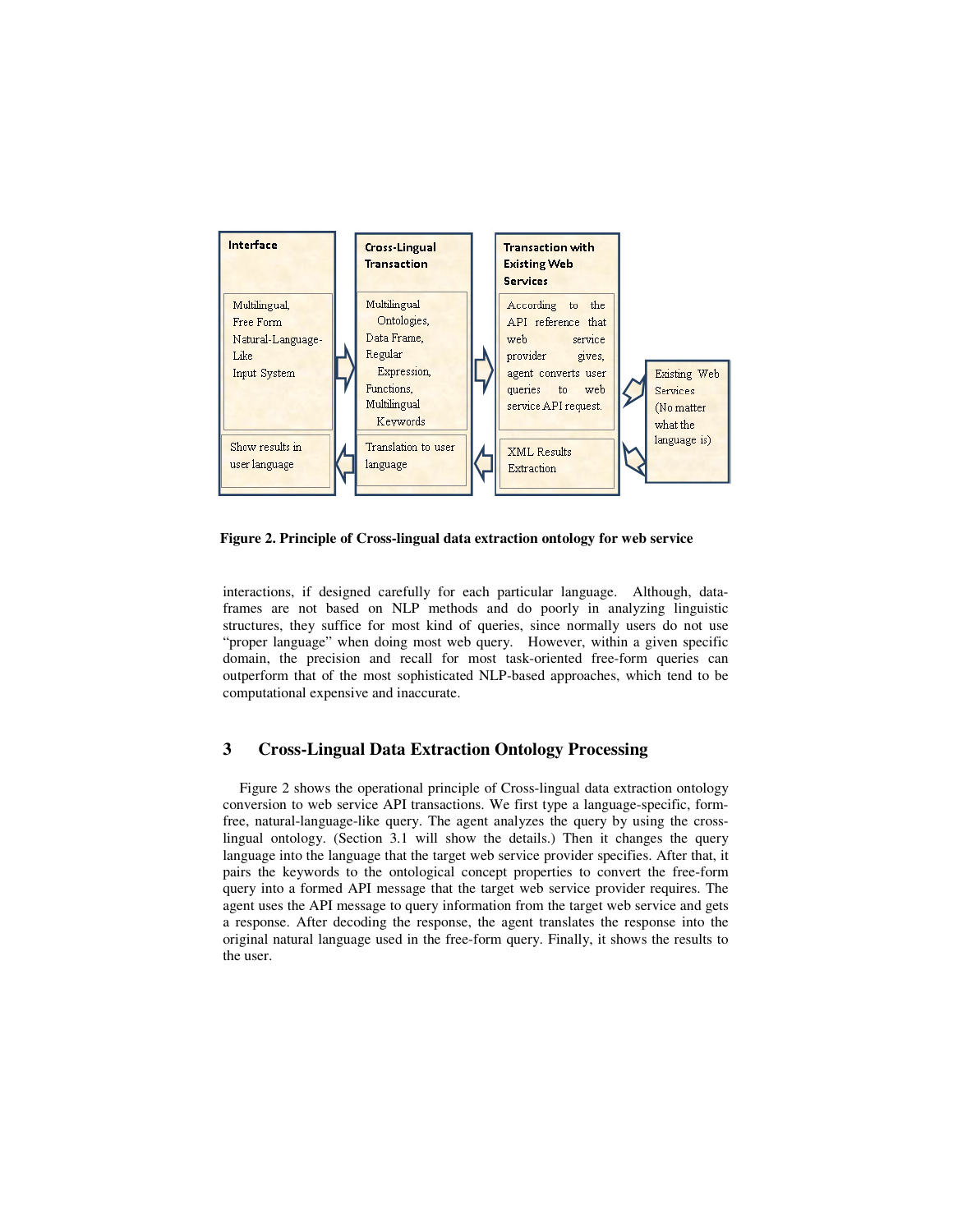

**Figure 3. A multilingual, free-form, natural-language-like input interface** 

#### **3.1 Multilingual, Free-From, Natural-Language-Like Input Interface**

In a traditional web service, users might be asked to choose a lot of options or enter keywords. Those options are normally required in a single natural language. If the user cannot understand the target language, he is not able to use web service. Figure 3 shows a multilingual, free-form, natural-language-like input interface. For example, in this system if the user wants to find a restaurant in Japan, an English-speaking user might type a query like "Find me a sushi restaurant near Umeda that provides all-youcan-drink and has a price range less than \$30 per person." And an Chinese user might ask "在心斋桥的烤肉自助餐,预算在 3000 日元"(loosely translated: find me a grill buffet near Shinsaibashi, my budget is under 3000 yen.).

## **3.2 Ontology based Cross-Lingual Transaction**

Each object set in a semantic data model has an associated data frame, which describes the peculiarities of the associable instances for the object set. Data frames capture the information about object-set instances in terms of internal and external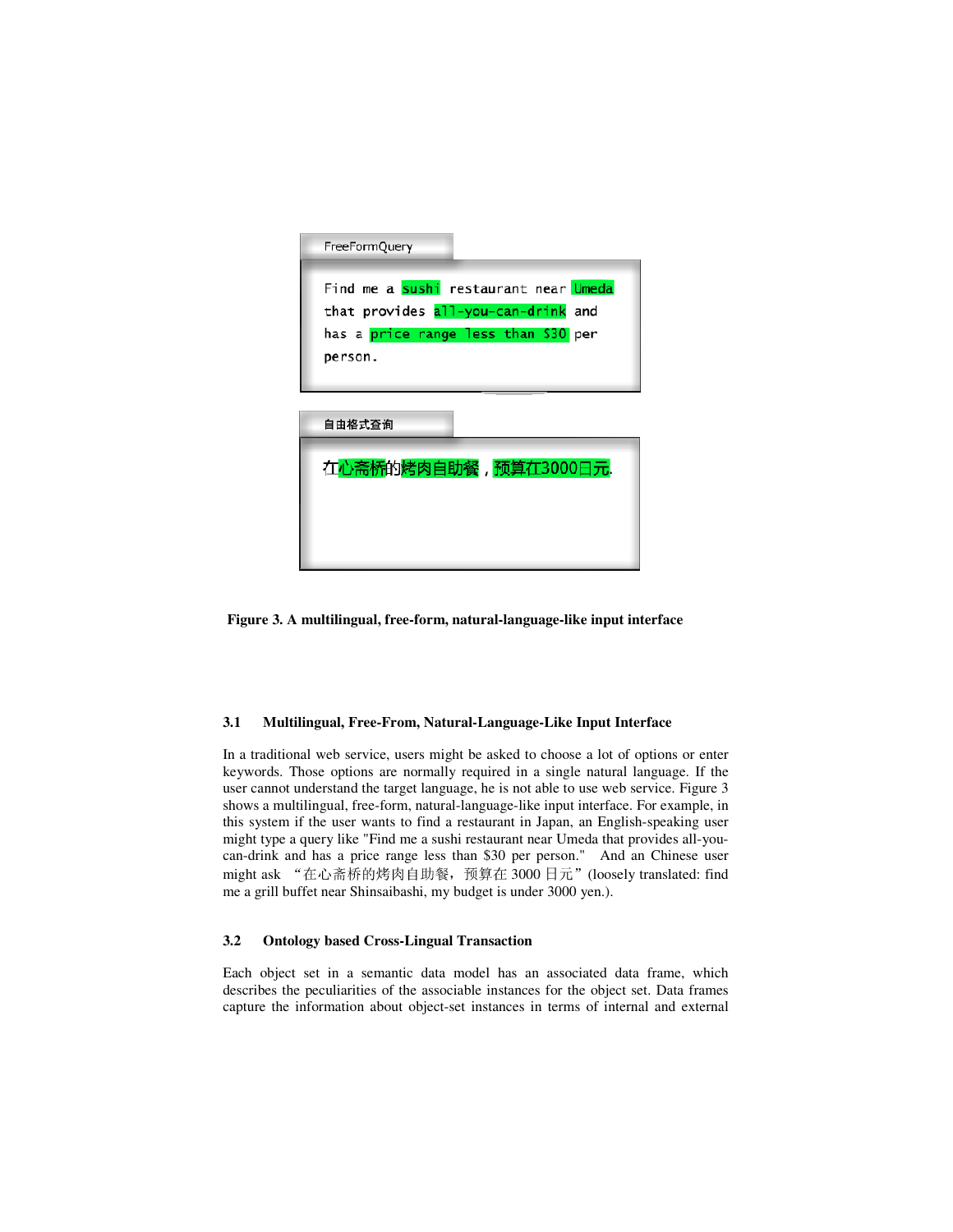

#### **Figure 4. An example of frame based restaurant ontology**

representations, context keywords or phrases that may indicate their presence, functional operations that convert between internal and external representations, and other manipulation operations that can apply to instances of the object set along with context keywords or phrases that indicate the applicability of an operation and operands in an operation.[7] Figure 5 shows sample (partial) data frames for several object sets in Figure 4.

When receiving a multilingual, free-form, natural-language-like query, the agent first recognizes the keywords in the query according to the ontology in Figure 4 and the data frames in Figure 5, and then highlights the keywords like Figure 2. After that, the agent translates the keywords into the target language by using the multilingual keywords dictionaries. In this case, the query language is either English or Simplified Chinese, while the target language is Japanese. This demo uses UTF8 coding to encode and decode data because UTF8 is the standard encoding method on the Internet and Hotpepper also uses UTF8.

In the English query "Find me a sushi restaurant near Umeda that provides all-youcan-drink and has a price range less than \$30 per person." The agent recognized "sushi" as a Food, "Umeda" as a CityArea, "all-you-can-drink" as a DrinkBar, "price range" as a Budget and "less than \$30" as a functional Budget operation. It also canonicalizes the U.S. dollars to Japanese Yen, and translates the keywords into Japanese according to an English-Japanese lexicon.

In the Chinese query "在心斋桥的烤肉自助餐,预算在 3000 日元.", agent recognized " 心斋桥" as a CityArea, "烤肉" as a Genre, "自助餐" as a FoodBuffet, "预算在 3000 日元" as a Budget and "在 3000 日元" as a method in Budget functions. And then converts the keywords into Japanese according to a Chinese-Japanese dictionary.

This scenario uses two different ways to recognize CityArea. In the English query, it matches the query keyword via the following regular expression:

 $(\frac{?}{\leq}b(\text{nearby}|\text{at}|\text{or}|\text{be}|\text{at}|\text{be})\w +$ .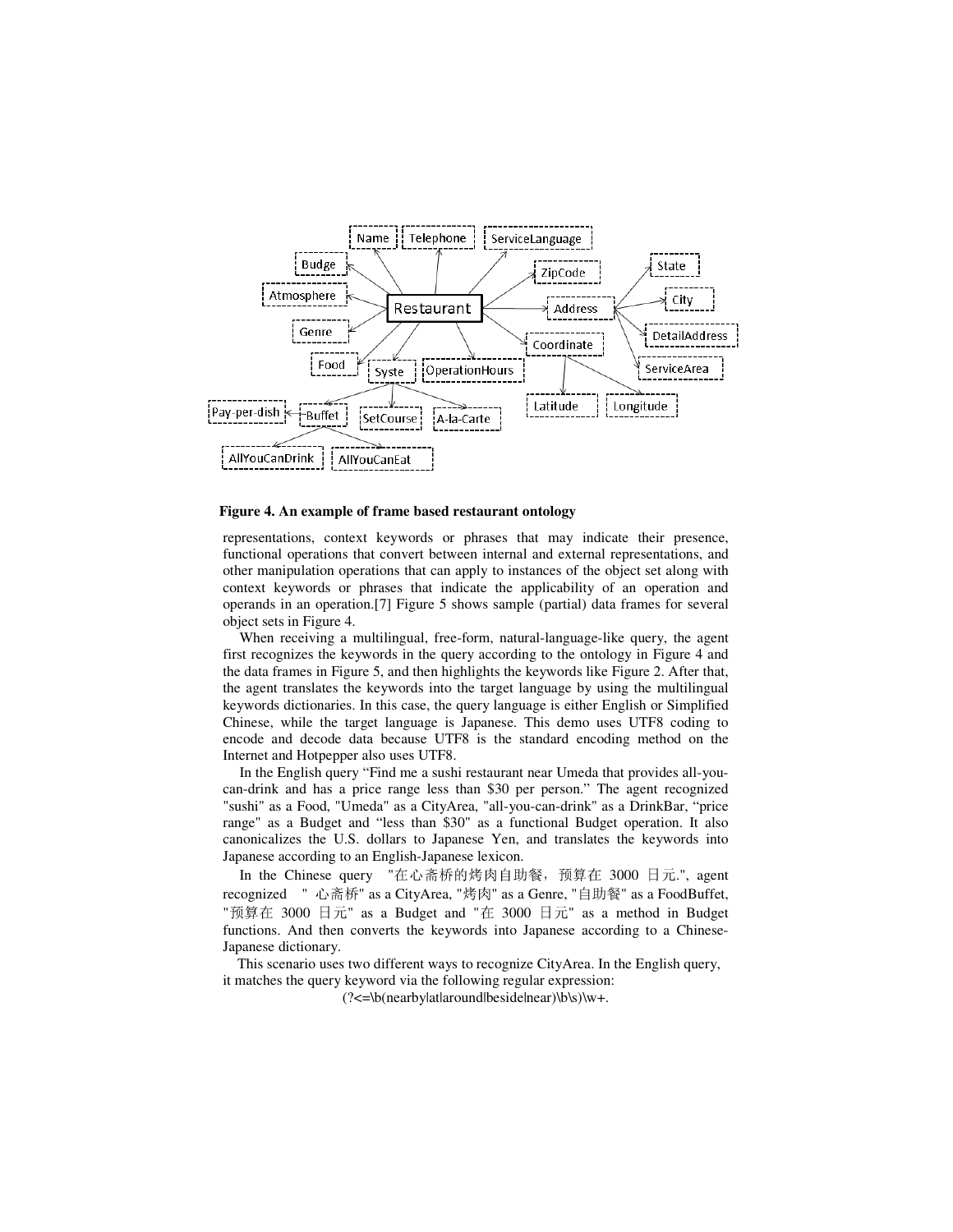| Restaurant         |                                                                                                                                                                                                                                                                                                                                                                                                                                                                                                                                                                                                                                                                                                                                                                                                                                                                                                                              |
|--------------------|------------------------------------------------------------------------------------------------------------------------------------------------------------------------------------------------------------------------------------------------------------------------------------------------------------------------------------------------------------------------------------------------------------------------------------------------------------------------------------------------------------------------------------------------------------------------------------------------------------------------------------------------------------------------------------------------------------------------------------------------------------------------------------------------------------------------------------------------------------------------------------------------------------------------------|
| Genre              | {GenreEN}⊆{pub, bbq, Japanese}<br>{GenreCN}⊆{酒吧, 烤肉, 日式料理}<br>According to http://api.hotpepper.jp/Genre/V110/                                                                                                                                                                                                                                                                                                                                                                                                                                                                                                                                                                                                                                                                                                                                                                                                               |
| Food               | {FoodEN}⊆{sushi, noodle, steak}<br>{FoodCN}⊆{寿司, 面, 牛排}<br>According to http://api.hotpepper.jp/Food/V110/                                                                                                                                                                                                                                                                                                                                                                                                                                                                                                                                                                                                                                                                                                                                                                                                                   |
| <b>ServiceArea</b> | English text representation:<br>(?<=\b(nearby at around beside near)\b\s)\w+<br>Chinese: {SeviceAreaCN}⊆{梅田, 心斋桥, 上野}                                                                                                                                                                                                                                                                                                                                                                                                                                                                                                                                                                                                                                                                                                                                                                                                        |
| <b>Budget</b>      | text representation:<br>value expression: $[1-9]\d{0,2}$<br>left context expression: \\$<br>right context expression: (dollars dollar)<br>keywords phrases: (budget price range)<br>text representation:<br>value expression: $[1-9] \d{2,4}$<br>left context expression: \ \#<br>right context expression: (yen $\boxplus \overline{\pi}$ )<br>keywords phrases: (budgetprice range 预算)<br>text representation:<br>value expression: [1-9]\d{1,4}<br>right context expression: $(mb \overline{\tau})$<br>keywords phrases: 预算<br>Canonicalization : (Ex: USD:JPY=100 RMB:JPY=14)<br>$$15 \rightarrow 1500.$<br>3k yen $\rightarrow$ 3000, 100rmb $\rightarrow$ 1400<br>Functions:<br>(cheaper [less) than BUDGET $\rightarrow$ <= BUDGET:integer<br>(is under) BUDGET<br>$\rightarrow$ <= BUDGET:integer<br>(greater than over) BUDGET $\rightarrow$ >= BUDGET: integer<br>(在 低于) BUDGET<br>$\rightarrow$ <= BUDGET integer |
| FreeDrink          | {FreeDrinkEN} Sottomless cup, freedrink, all-you-can-drink}<br>{FreeDrinkCN}⊆{畅饮,随便喝,都可以喝}                                                                                                                                                                                                                                                                                                                                                                                                                                                                                                                                                                                                                                                                                                                                                                                                                                   |
|                    |                                                                                                                                                                                                                                                                                                                                                                                                                                                                                                                                                                                                                                                                                                                                                                                                                                                                                                                              |

**Figure 5. Sample (partial) data frame for restaurant** 

It gets keyword behind "nearby, at, around etc.". And then uses the keywords to query the specific area code from Hotpepper by using "http://api.hotpepper.jp/MiddleArea /V110/?key=[key]&MiddleAreaName=[ CityArea]". In the Chinese case, it uses a multilingual dictionary that is prepared beforehand based on "http://api.hotpepper.jp /MiddleArea/V110/?key=[key]".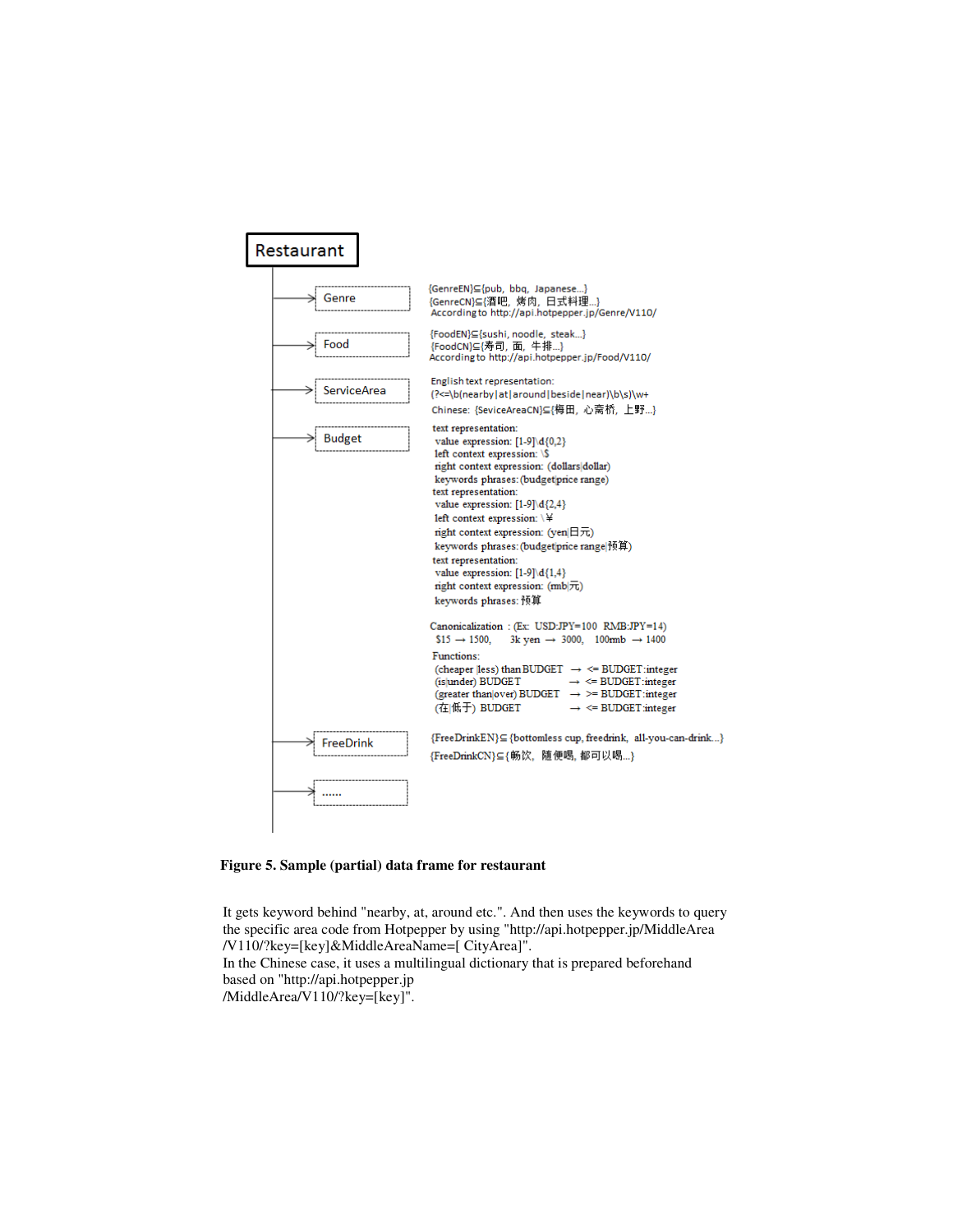| グルメサーチAPI1          |                           |                                            | *1 AP3キーとして、リクルートWebサービスのAP3キー[p 新規登録]を使用してください。従来のgues代当面の間ご使用になれます。 |                                                                              |
|---------------------|---------------------------|--------------------------------------------|-----------------------------------------------------------------------|------------------------------------------------------------------------------|
| URL 1               |                           |                                            |                                                                       |                                                                              |
|                     |                           | http://apihotpepper.jp/GourmetSearch/V110/ |                                                                       |                                                                              |
| 検索クエリ 1             |                           |                                            |                                                                       |                                                                              |
| パラメータ               | 項目名                       | 京宿                                         | <b>1088</b>                                                           | 倩                                                                            |
| key                 | AP2キー                     | $\circ$                                    | APIを利用するために割り当てられたキーを<br>設定します。                                       | リクルートWebサービスのAPIキー。*1                                                        |
| ShopIdFront         | お店ID                      |                                            | お店に割り当てられた番号で検索します。<br>(20個まで指定可)                                     | 「JJ+半角数字。 複数指定時は<br>ShopIdFront=J999999998ShopIdFront=J999999998のように指定。      |
| ShopNameKana        | 掲載店名か<br>ta               |                                            | 店舗指定検索を行う場お店の読みかなで検索(部分一致)します。                                        | UTF8ひらがな(URLエンコード)                                                           |
| ShopName            | 掲載店名                      | 合、いずれか必須                                   | お店の名前で検索(部分一致)します。                                                    | UTF8(URLエンコード)                                                               |
| ShopTel             | 電話番号                      |                                            | お店の電話番号で検索します。                                                        | 半角数字(ハイブンなし)                                                                 |
| Shop Address        | 住所                        |                                            | お店の住所で検索(部分一致)します。                                                    | UTF8(URLIL'>=+F)                                                             |
| LanneService AreaCD | 大サービス<br>エリアCD            |                                            | エリアに割り当てられた番号で検索します。                                                  | エリアマスタAPI参照                                                                  |
| Service AreaCD      | サービスエリ<br>7 <sub>CD</sub> |                                            | エリアに割り当てられた番号で検索します。<br>(3個まで指定可)                                     |                                                                              |
| LangeAreaCD         | 大エリアCD                    | エリア検索を行う場合<br>いずれか必須                       | エリアに割り当てられた番号で検索します。<br>(3個まで指定可)                                     | エリアマスタAPI参照。                                                                 |
| MiddleAreaCD        | 中エリアCD                    |                                            | エリアに割り当てられた番号で検索します。<br>(5個まで指定可)                                     | 複数指定時はServiceAreaCD=SA11&ServiceAreaCD=SA12のように指<br>完.                       |
| SmallAreaCD         | 小エリアCD                    |                                            | エリアに割り当てられた番号で検索します。<br>(5個まで指定可)                                     |                                                                              |
|                     |                           | フリーワード検索を行                                 | 店名かな、店名、住所、駅名、お店ジャンル                                                  | UTF8(URLエンコード)。                                                              |
| Keyword             | フリーワード                    | う場合必須                                      | キャッチ、キャッチのフリーワード検索(部分<br>一致)が可能です。                                    | 単語間をスペースで区切ることでAND検索が可能。                                                     |
| Latitude            | 搜度                        |                                            | ある地点からの範囲内のお店の検索を行う<br>場合の維度です。                                       | degree(伊] 35.66922072646455                                                  |
| Longitude           | 経度                        | 合、必須                                       | 位置から検索を行う場 ある地点からの範囲内のお店の検索を行う<br>場合の経度です。                            | degree(例) 139.7614574432373                                                  |
| Ranke               | 横索鞋圈                      |                                            | ある地点からの範囲内のお店の検索を行う<br>場合の範囲を5段階で指定できます。                              | 1:300m,2500m,3 1000m,4:2000m,5:3000m, "/*///1-3                              |
| Datum               | 测地系                       |                                            | 捜産・経度の測地系を指定できます。                                                     | "world"(世界測地系)、"tokyo"(旧日本測地系)。初期值はworld                                     |
| KtaiCoupon          | 携帯クーポ<br>ン掲載              |                                            | 携帯クーポンの有無で絞り込み条件を指定<br>します。                                           | 1:携帯クーポンなし、0:携帯クーポンあり、指定なし:続り込みなし                                            |
| GenreCD             | お店ジャン<br><b>IDCD</b>      | ジャンル·料理·予算か                                | す。(3個まで指定可)                                                           | お店のジャンルで絞込みをするかを指定しま ジャンルマスタAPI参照。複数指定時はGenreCD=G001&GenreCD=G002<br>のように指定。 |
| FoodCD              | 料理CD                      | ら検索を行う場合いず<br>れか必須                         | 料理名で絞込みをするかを指定します。(6<br>個まで指定可)                                       | 料理マスタAPI参照。複数指定時はFoodCD=R0018FoodCD=R002のよう<br>に指定。                          |
| <b>BudgetCD</b>     | 検索用予算<br>CD               |                                            | 予算で絞込みをするかを指定します。(2個<br>まで指定可)                                        | 検索用予算マスタAPI参照。複数指定時は<br>BudgetCD=B001&BudgetCD=B002の上うに指定。                   |
| PartyCapacity       | 実会収容人<br>27               |                                            | 宴会収容人数で絞り込むことができます。                                                   | 半角敌字                                                                         |
| Wedding             | ウェディン<br>グ・二次会等           |                                            | ウェディング・二次会等のお問い合わせが可<br>能なお店を絞り込みます。                                  | 0級り込まない(初期値)、1級り込む                                                           |
| Course              | コースあり                     |                                            | 「コースあり」という条件で絞り込むかどうか<br>を指定します。                                      | 0級リ込まない(初期値)、1級リ込む                                                           |
| FreeDrink           | 飲み物題                      |                                            | 「飲み放題」という条件で絞り込むかどうかを<br>指定します。                                       | 0級リ込まない(初期値)、1級リ込む                                                           |
| FreeFood            | 食べ放題                      |                                            | 「食べ放題」という条件で絞り込むカどうかを<br>指定します。                                       | 0級リ込まない(初期値)、1級リ込む                                                           |
| PrivateRoom         | 個室あり                      |                                            | 「個室あり」という条件で絞り込むかどうかを<br>指定します。                                       | 0級り込まない(初期値)、1級り込む                                                           |
| Horizotatsu         | 探りごたつあ<br>ij              |                                            | 「賜りごたつあり」という条件で絞り込むかどう<br>かき指定します。                                    | 0級り込まない(初期値)、1級り込む                                                           |
| Tatami              | 中数あり                      |                                            | 「座敷あり」という条件で絞り込むかどうかを<br>指定します。                                       | 0級リ込まない(初期値)、1級リ込む                                                           |
| Cocktail            | カクテル充<br>実                |                                            | 「カクテル充実」という条件で絞り込むかどう<br>かを指定します。                                     | 0級り込まない(初期値)、1級り込む                                                           |
| Shochu              | 烧酎充実                      |                                            | 「焼酎充実」という条件で絞り込むかどうかを<br>指定します。                                       | 0級り込まない(初期値)、1級り込む                                                           |
| Sake                | 日本酒充実                     |                                            | 「日本酒充実」という条件で絞り込むかどうか<br>を指定します。                                      | 0級り込まない(初期値)、1級り込む                                                           |
| Wine                | ワイン充実                     |                                            | 「ワイン充実」という条件で絞り込むかどうか<br>を指定します。                                      | 0級リ込まない(初期値)、1級リ込む                                                           |
| Card                | カード可                      |                                            | 「カード可」という条件で絞り込むかどうかを                                                 | 0.約34万人またはい(4月間和前)、1:約34万人まで                                                 |

**Figure 6. APIs provided by Hotpepper web service** 

# **3.3 Free-Form Query to Web Service API Request Message Conversion**

Almost all of the traditional web services afford APIs for third party developers. This demo transforms the multilingual, free-form, natural-language-like query to a particular API message, and uses the API message to interact with the target web service.

Figure 6 shows the APIs provided by Hotpepper web service (http://api.hotpepper.jp/reference.html). The agent pairs the keywords in the query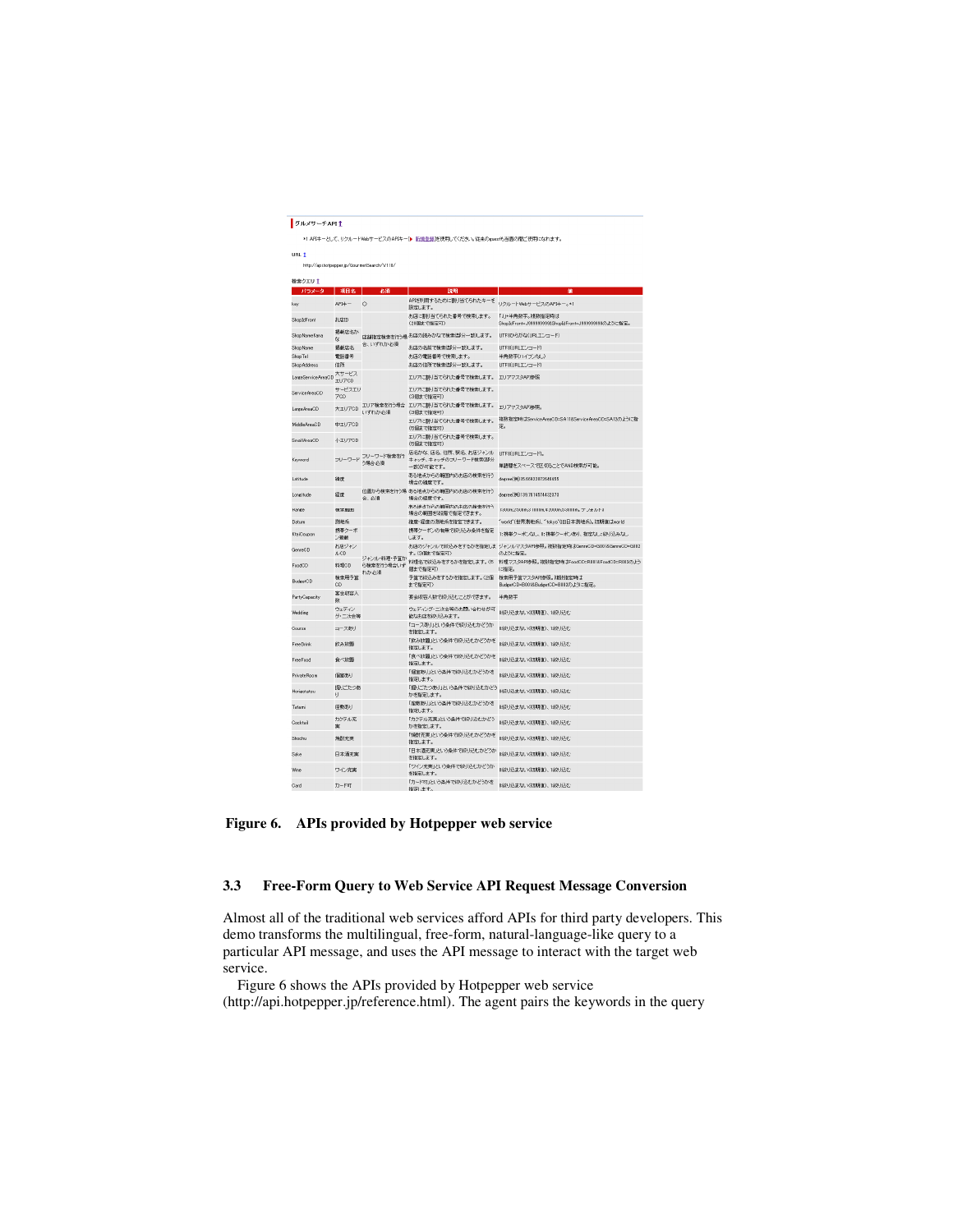

#### **Figure 7. Original result data is in Japanese**

with the category in the API request message. The agent recognizes the data and converts them into an API request message. In the English query it is paired as table 1 and in the Chinese query it is paired as table 2.

API request message will be automatically generated from the API schema (i.e., parameters specified on the API). Then, the agent sends the API request message to the Web service enabled web site with the parameters needed for a search and receives an XML-formatted document with the resulting data

In this scenario, as described above, Hotpepper needs several API-specific parameters such as FoodCD, GenreCD and BudgetCD, which in this case are specific to the Hotpepper API.

For example, FoodCD in this demo is used

"http://api.hotpepper.jp/Genre/V110/?key=[key]&FoodName=寿司". For which Hotpepper returns "FoodCD=R011".

The generated request message for the English query is: "http://api.hotpepper.jp/GourmetSearch/V110/?key=[key]&FoodCD=R011&BudgetC D=B003&MiddleAreaCD=Y330&FreeDrink=1", while for the Chinese query the generated request is:

"http://api.hotpepper.jp/GourmetSearch/V110/?key=[key]&GenreCD=G008&Budget CD=B002&MiddleAreaCD=Y315&FreeFood=1".

Figure 7 shows the result XML data from Hotpepper. Originally, the result data is in Japanese. Therefore, it still needs to be translated into the user input language. For the reason of the natural language expression in the result data, it is hard to translate by our keywords based dictionary. So using an existing translation web service may be a better choice. This demo used Google Translation to translate result data into user language as Figure 8.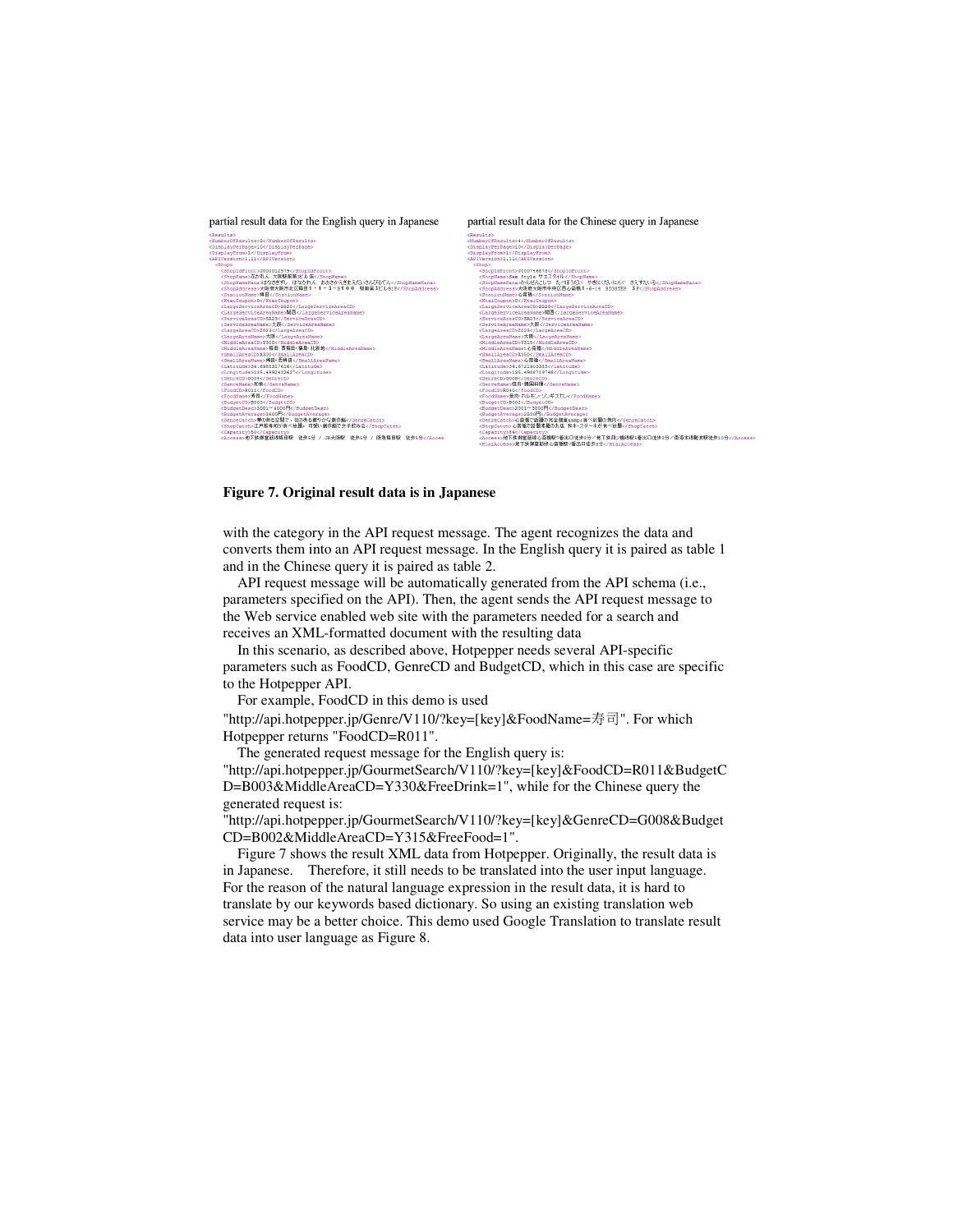| Query          | Cross-Lingual<br>Data |        | Category in API   |
|----------------|-----------------------|--------|-------------------|
|                | Frame                 |        |                   |
| sushi          | Food                  | 寿司     | $FoodCD=R011$     |
| Umeda          | CityArea              | 梅田     | MiddleAreaCD=Y300 |
| all-you-can-   | <b>DrinkBar</b>       | yes    | $FreeDrink=1$     |
| drink          |                       |        |                   |
| budget is \$30 | <b>Budget</b>         | < 3000 | BudgetCD=B003     |

**Table 1. the English query To API parameter** 

**Table 2. the Simplified Chinese query To API parameter** 

| Query    | Cross-Lingual Data Frame |        | Category in API   |
|----------|--------------------------|--------|-------------------|
| 心斋桥      | CityArea                 | 心斎橋    | MiddleAreaCD=Y315 |
| 烧烤       | Genre                    | 燒肉     | $GenreCD = G008$  |
| 自助餐      | FoodBuffet               | yes    | FreeFood=1        |
| 预算在 3000 | <b>Budget</b>            | < 3000 | BudgetCD=B003     |
| 目元       |                          |        |                   |

# **4 Evaluation and Limitations**

Evaluation is an important area in any system development activity, and information science researchers have long been struggling to come up with appropriate evaluation mechanisms for large-scale information systems. [4] We have tried several queries in English and Chinese. Preliminary evaluation results seem to indicate that the system performs well for simple queries. However, we still need to perform more in-depth evaluation in order to calculate precision and recall. Nevertheless, for most of our simple free-form queries, the results from the Hotpepper API are very promising. Currently, were developing an evaluation platform on the iPhone, on which we plan to perform more strict evaluation.

Of course, there are many limitations on our cross-lingual ontology approach for multilingual web-services. First, the system uses a restaurant ontology to interact with only one specific web service (Hotpepper). Although this restaurant ontology is designed for most restaurant web services, it cannot suit for every restaurant web service, especially these web services which need special parameter. Second, More idioms should be considered in advance. When some words unexpected, for example, in the English query, using "in Umeda" instead of "near Umeda", the keyword "Umeda" could not be recognized as CityArea because there is no "in" in the regular expression of the CityArea in data frame. Third, the resulting translation is not precise. If the result data is in a formed way, which is based on keywords, it can be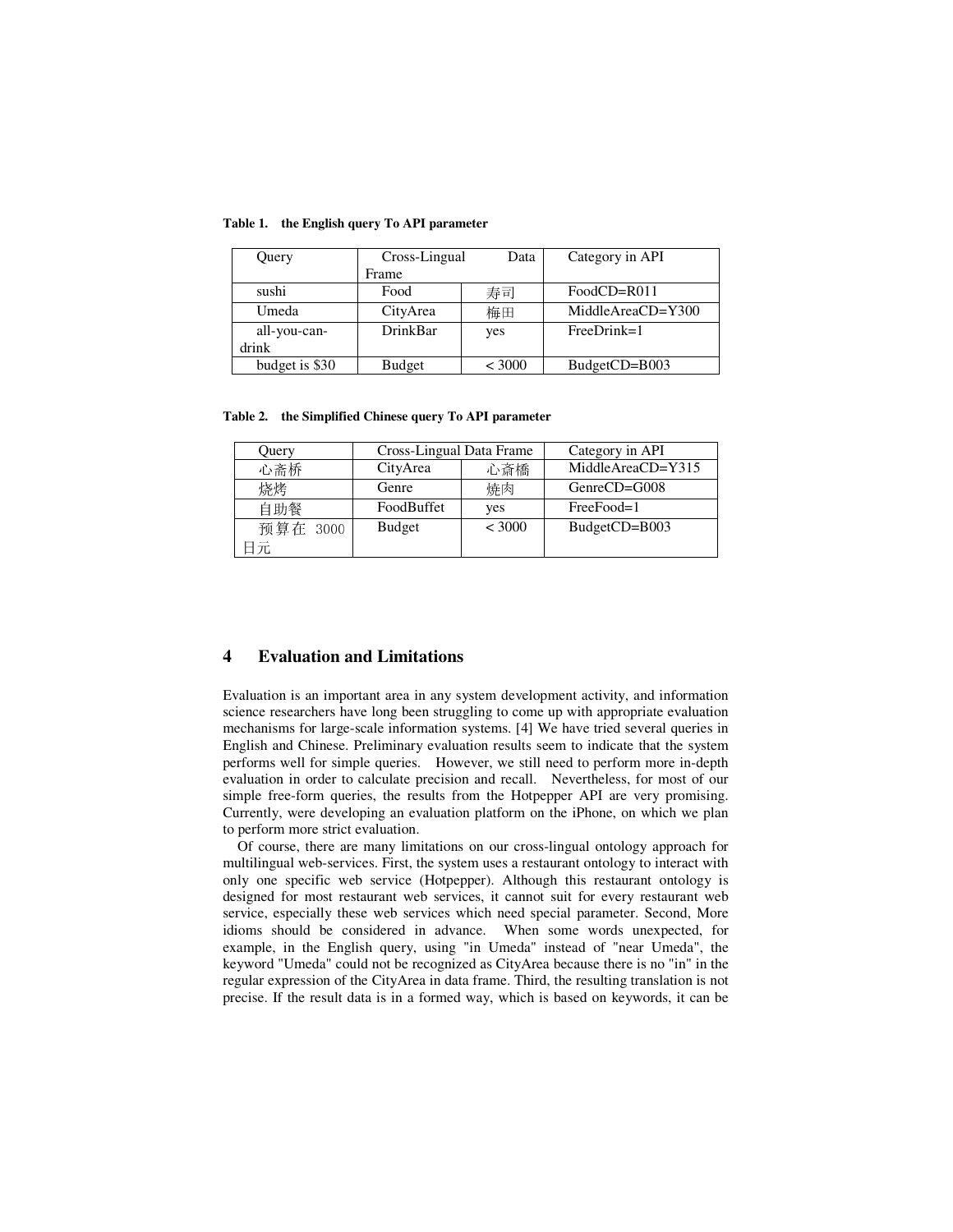

**Figure 8. Final result data for user**

translated accurately. But if there are natural language expressions, the precision of translation cannot be handled so far. [2].

## **5 Conclusion and Future Work**

This paper has presented a cross-lingual ontology-based approach to interact with web service which provides information in a different language from the free-form, natural-language-like query. It only needs a cross-lingual ontology data frame and several keywords dictionaries of the languages between the free-form, naturallanguage-like queries and the target web services. Although it has many limitations that were discussed in Section 4, it works well for simple queries.

There are at least three important areas of research remaining for future consideration. First, can our approach be expanded to handle user requests that require the agent to query more than one web service? Second, can our cross-lingual ontologies be automatically mapped and reused by agents on other, same-domain, and web services? Third, is it possible for the agent to automatically map the data-frames in the ontologies to same-domain web services? In the system described in this paper, we chose the web service manually, and hand-mapped the relationships between ontology and the web APIs architecture.